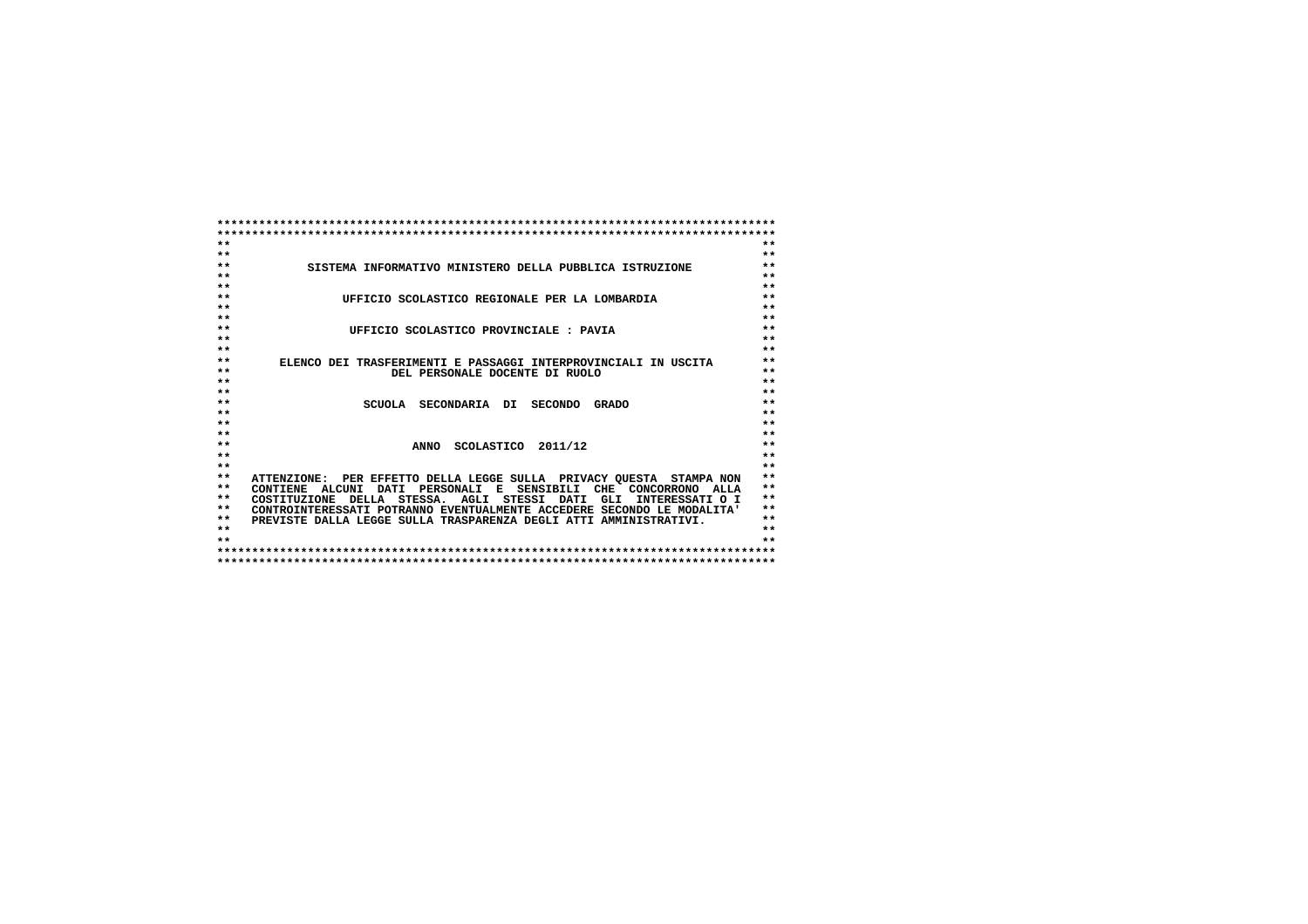**1. MIGLIORE GIOVANNA . . . . . . . . . . . . . . . . . . . 28/11/57 (SR) DA PVTD010005- IST.TECN.COMM. ITC BORDONI - PAVIA (PAVIA) A ALRC017013- IST.PROF.SERV.COM. IST. PROF. PER I SERV. COM (NOVI LIGURE SEZ. ASSOCIATA DI NOVI LIGURE CON ALTD01701A- IST.TECN.COMM. ISTITUTO TECNICO COMMERCIALE (NOVI LIGURE PRECEDENZA: TRASF. INTERPROV. DA C.D.C. IN ESUBERO PUNTI 129 2. PANZA MARIA MARGHERITA . . . . . . . . . . . . . . . . 21/ 3/62 (VC) DA PVSS000DM1- DOTAZIONE ORGANICA DI SOSTEGNO AREA DISCIPLINARE TECNICO-PROFESSIONALE-ARTISTICA A TORA00601E- IST.PROF.AGR.AMB. C. UBERTINI (CALUSO) SEZ. ASSOCIATA DI CALUSO PUNTI 99 3. VALENTI ANTONIA . . . . . . . . . . . . . . . . . . . . 3/ 1/65 (MC) DA PVRA02000D- IST.PROF.AGR.AMB. CIRO POLLINI - MORTARA (MORTARA) A RNTD00301Q- IST.TECN.COMM. NOVAFELTRIA POLO I.T.C.G. "L. (NOVAFELTRIA) SEZ. ASSOCIATA DI NOVAFELTRIA PRECEDENZA: TRASF. INTERPROV. DA C.D.C. IN ESUBERO PUNTI 47**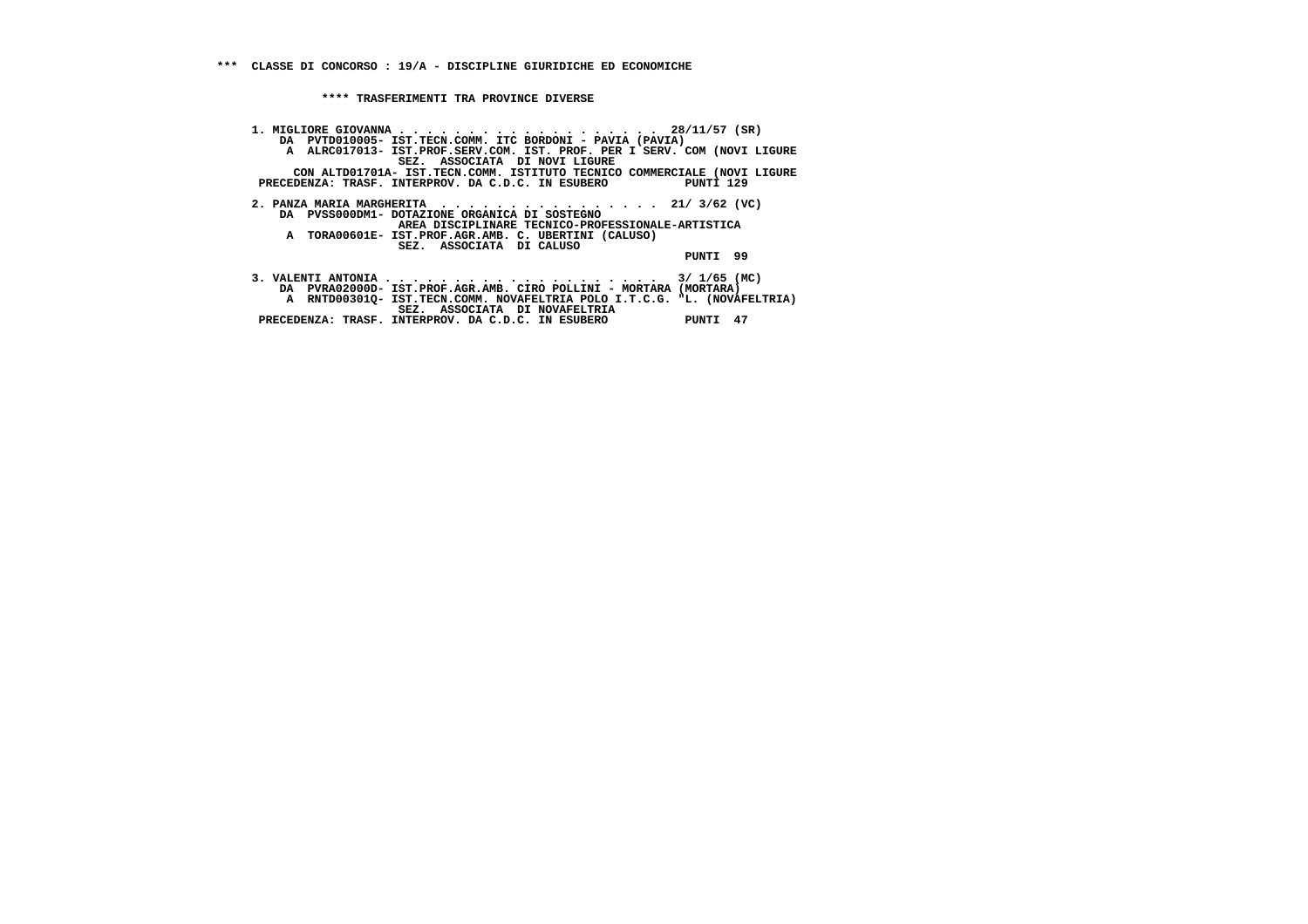**\*\*\* CLASSE DI CONCORSO : 29/A - ED.FIS. NEGLI IST. E SC. DI ISTR. II GR.**

 **\*\*\*\* TRASFERIMENTI TRA PROVINCE DIVERSE**

 **1. DI SORA FRANCA . . . . . . . . . . . . . . . . . . . . 2/ 4/57 (FR) DA PVRI01000E- I.P.IND. E ART. IPSIA CREMONA - PAVIA (PAVIA) A FRPS040005- LIC. SCIENT. LICEO SCIENTIFICO "LEONARDO DA V (SORA) PUNTI 194**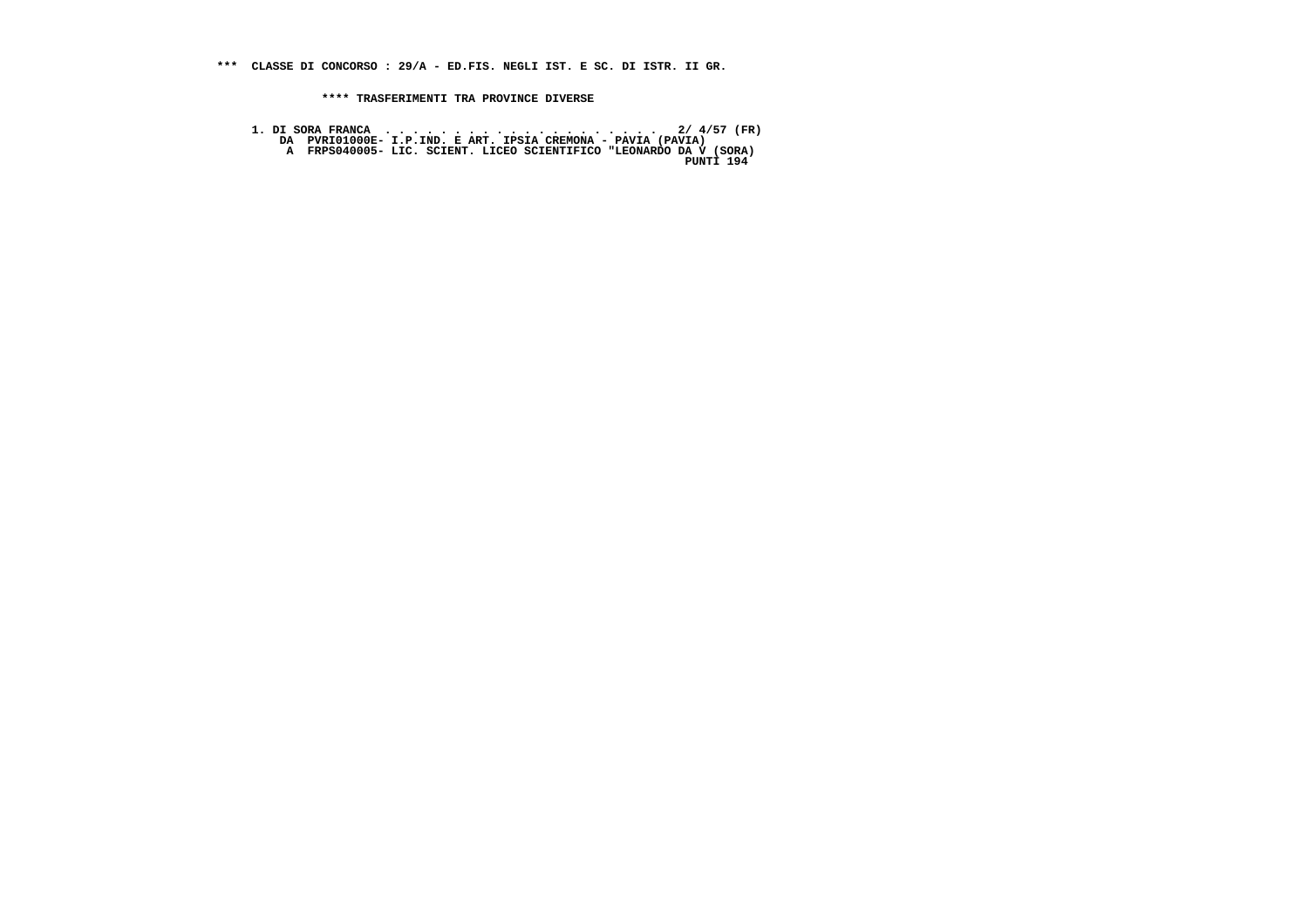- 
- **1. SFRECOLA ANGELO . . . . . . . . . . . . . . . . . . . . 14/ 5/69 (BA) DA PVRI00701Q- I.P.IND. E ART. FARAVELLI STRADELLA (STRADELLA) A MITF05050D- IST.TECN.IND. ENRICO FERMI (DESIO)**

 **PUNTI 44**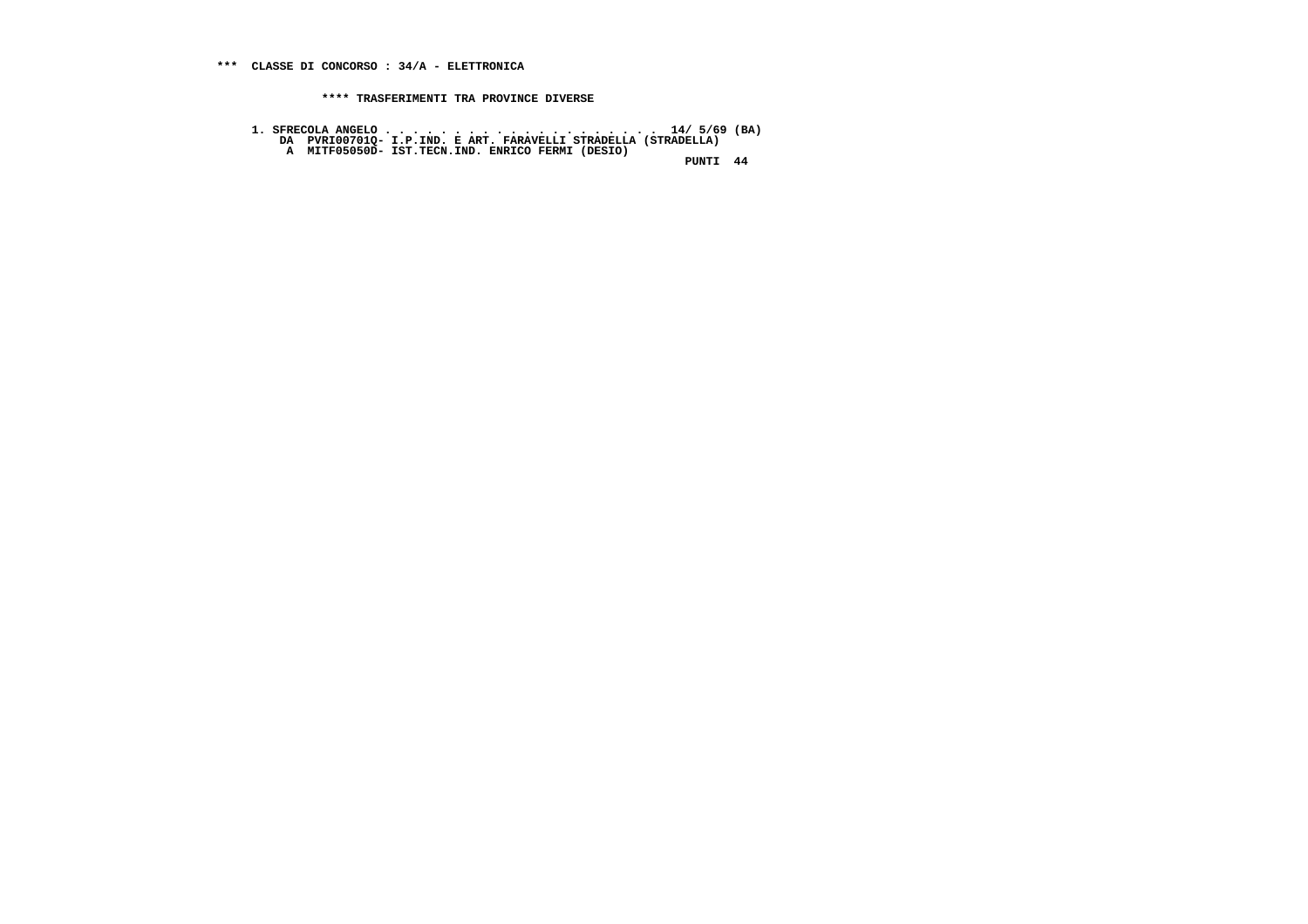**\*\*\* CLASSE DI CONCORSO : 36/A - FILOSOFIA, PSICOLOGIA E SCIENZE EDUCAZ.**

 **\*\*\*\* TRASFERIMENTI TRA PROVINCE DIVERSE**

 **1. DI LEO PATRIZIA . . . . . . . . . . . . . . . . . . . . 17/ 3/60 (MI) DA PVRA02000D- IST.PROF.AGR.AMB. CIRO POLLINI - MORTARA (MORTARA) A GETD013016- I.T.COMM E GEOM. LICEO E ITS F. LICETI - (RAPALLO) SEZ. ASSOCIATA DI RAPALLO PUNTI 96**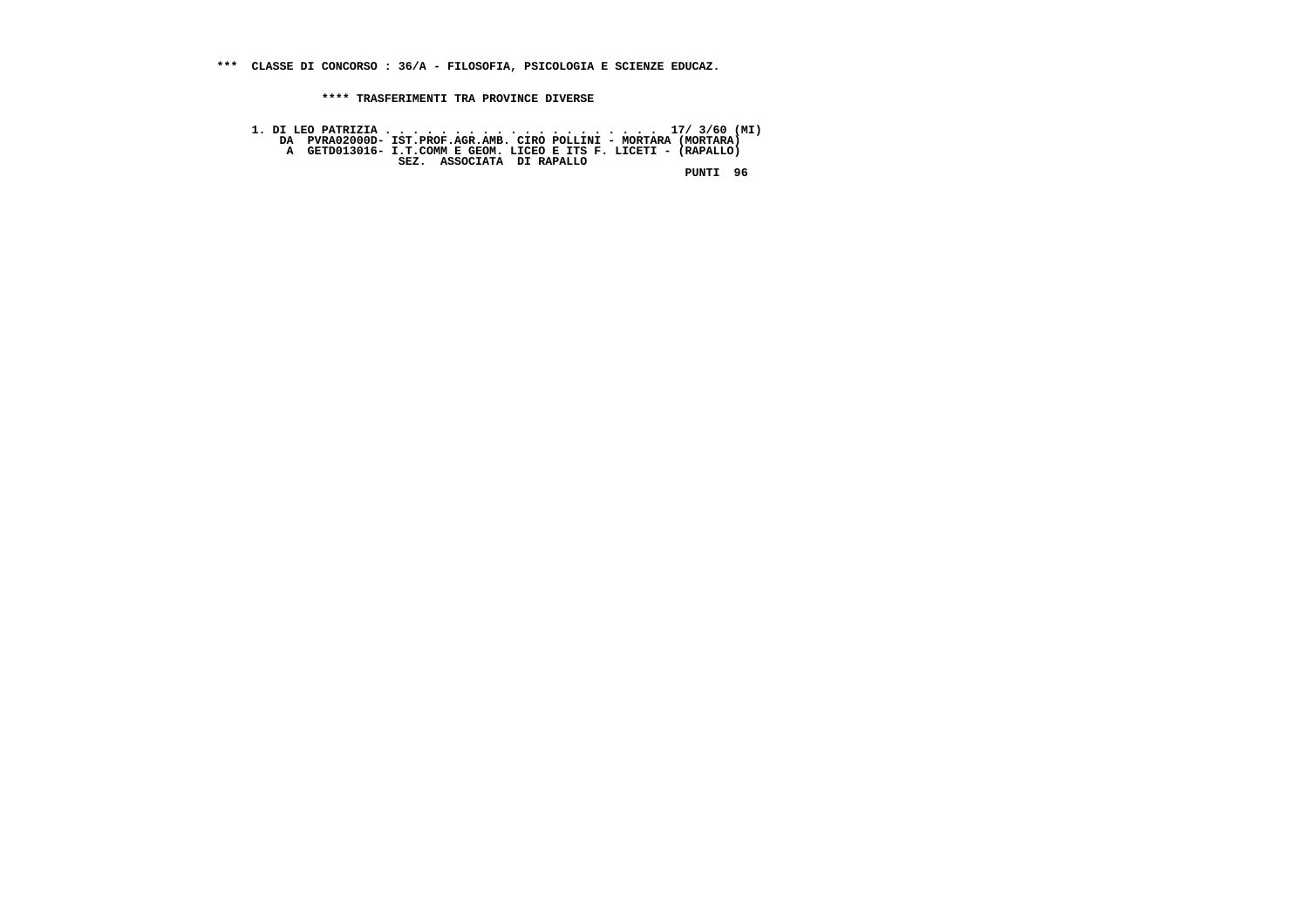**\*\*\*\* PASSAGGI DI CATTEDRA**

 **1. SCALA ROSA . . . . . . . . . . . . . . . . . . . . . . 27/ 1/67 (NA) DA PVTD009023- I.T.COMM E GEOM. M. BARATTA - VOGHERA (VOGHERA) A NAPM03901V- IST. MAG. I.S.I.S. ALBERTINI (NOLA) SEZ. ASSOCIATA DI NOLA DA 48/A - MATEMATICA APPLICATA PUNTI 47**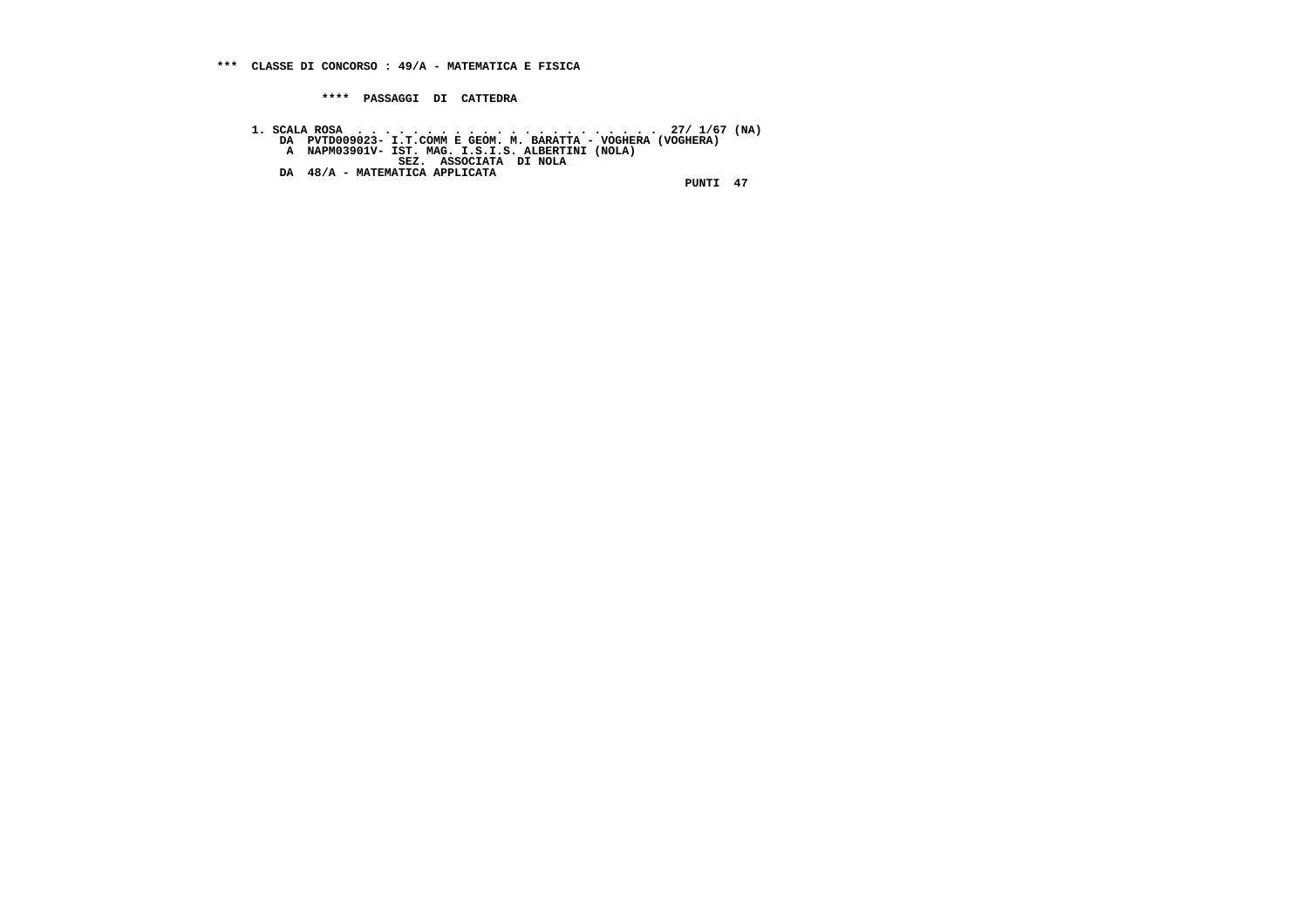**\*\*\* CLASSE DI CONCORSO : 50/A - MAT. LETTER. NEGLI IST. DI ISTR. II GR.**

 **\*\*\*\* TRASFERIMENTI TRA PROVINCE DIVERSE**

 **1. IMPENNA MARIA ROSARIA . . . . . . . . . . . . . . . . . 5/ 4/57 (VT) DA PVTD03000A- I.T.COMM E GEOM. L. CASALE - VIGEVANO (VIGEVANO) A RMTB010001- IST.TECN.AERON. F.DE PINEDO (ROMA) CON RMSD11000B- IST. D'ARTE POMEZIA (POMEZIA)**

 **PUNTI 112**

 **2. SPANO' MARIA . . . . . . . . . . . . . . . . . . . . . 26/ 8/69 (PA) DA PVSS000DM1- DOTAZIONE ORGANICA DI SOSTEGNO AREA DISCIPLINARE UMANISTICA-LINGUISTICA-DISCIPLINARE A PASS000DY1- DOTAZIONE ORGANICA DI SOSTEGNO AREA DISCIPLINARE UMANISTICA-LINGUISTICA-DISCIPLINARE PUNTI 80**

 **\*\*\*\* PASSAGGI DI RUOLO**

 **1. SPAGNA ILENIA ANNA . . . . . . . . . . . . . . . . . . 29/ 4/73 (LE) DA PVMM106002 - SC. MED. SMS G. ROBECCHI - VIGEVANO (VIGEVANO) A BRRI01004B- I.P.IND. E ART. FERRARIS-FASANO(SC. C.-BRINDI (FASANO) SEZ. ASSOCIATA DI BRINDISI CON BRRH009501- I.P.SERV.ALB.TUR. IPSAR FASANO CORSO SERALE (FASANO) DA SCUOLA SECONDARIA DI PRIMO GRADO**

 **PUNTI 36**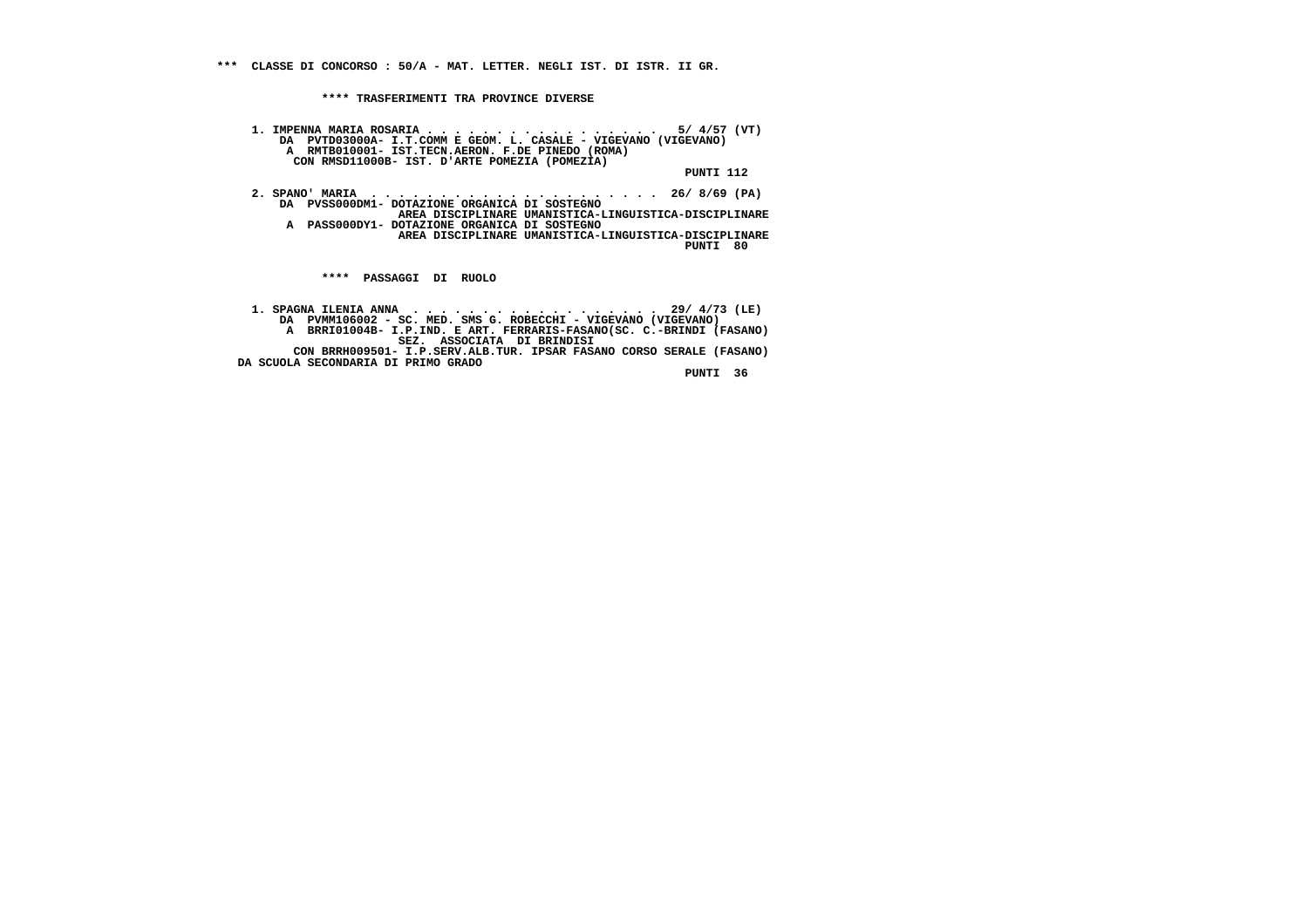**1. BAIAMONTE ROSANNA . . . . . . . . . . . . . . . . . . . 26/ 7/64 (AG) DA PVRA02000D- IST.PROF.AGR.AMB. CIRO POLLINI - MORTARA (MORTARA) A PARH050006- I.P.SERV.ALB.TUR. F.PAOLO CASCINO (EX III ALB (PALERMO) PUNTI 24**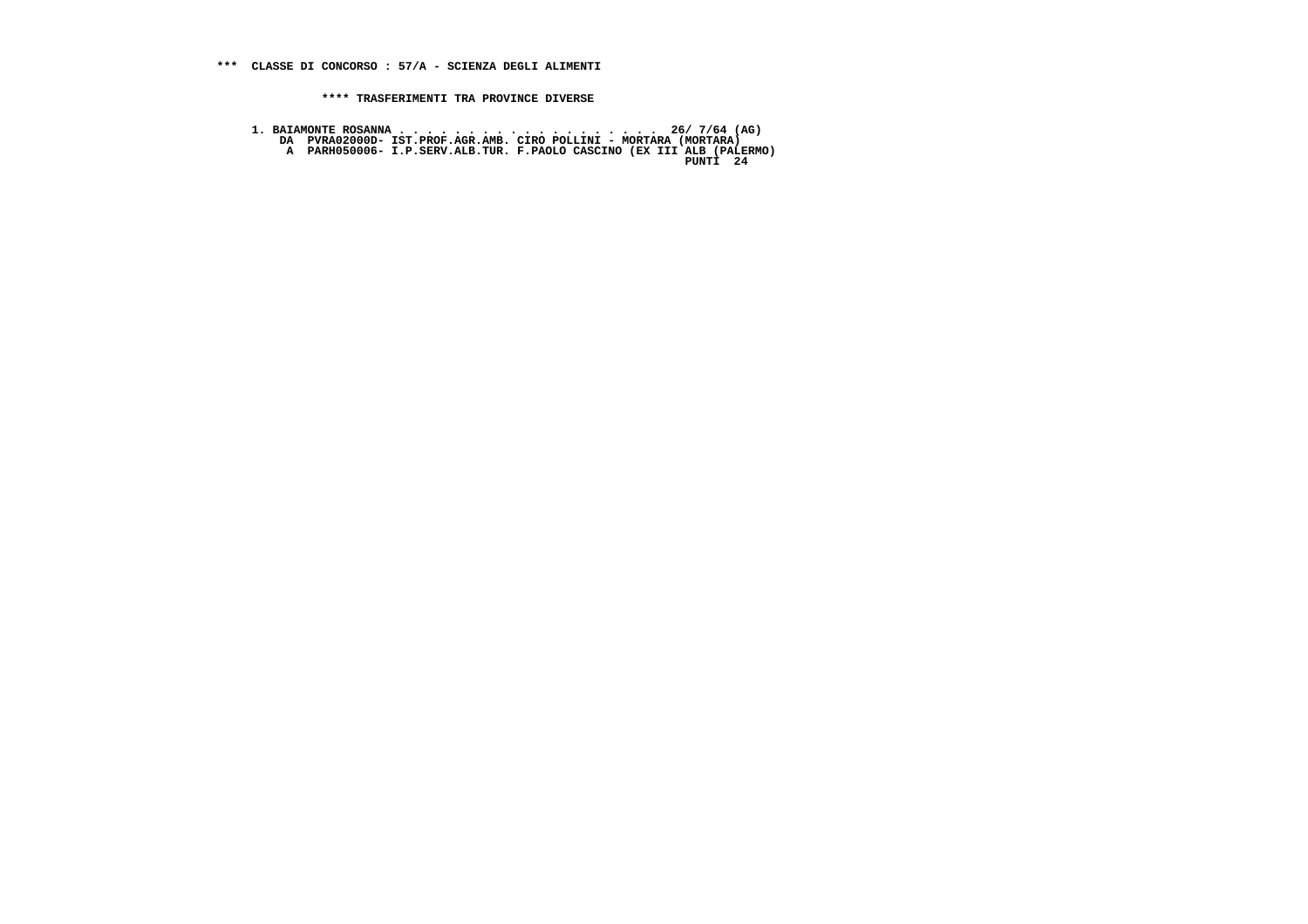**\*\*\* CLASSE DI CONCORSO : 60/A - SC. NAT.,CHIM.,GEOG.,FITOP.,ENT.AGR.,MICR.**

 **\*\*\*\* TRASFERIMENTI TRA PROVINCE DIVERSE**

| 1. BARTHOLINI GABRIELLA 13/10/74 (NA)                                                                        |          |    |
|--------------------------------------------------------------------------------------------------------------|----------|----|
| DA PVTF020002- IST.TECN.IND. ITI GIOVANNI CARAMUEL - VIGEVAN (VIGEVANO)                                      |          |    |
| A BOPM001016- IST. MAG. MARIA MONTESSORI (PORRETTA TERME)<br>SEZ. ASSOCIATA DI PORRETTA TERME                |          |    |
| PRECEDENZA: TRASF. INTERPROV. DA C.D.C. IN ESUBERO                                                           | PUNTI 62 |    |
| 2. GUERRA VALENTINA 28/8/66 (TA)                                                                             |          |    |
| DA PVSS000DM1- DOTAZIONE ORGANICA DI SOSTEGNO<br>AREA DISCIPLINARE SCIENTIFICA                               |          |    |
| A TASS000DK1- DOTAZIONE ORGANICA DI SOSTEGNO                                                                 |          |    |
| AREA DISCIPLINARE SCIENTIFICA                                                                                |          |    |
|                                                                                                              | PUNTI 55 |    |
|                                                                                                              |          |    |
| DA PVPS02000X- LIC. SCIENT. GALILEI - VOGHERA (VOGHERA)<br>A PTTA010004- IST.TECN.AGR. D. ANZILOTTI (PESCIA) |          |    |
|                                                                                                              | PUNTI    | 39 |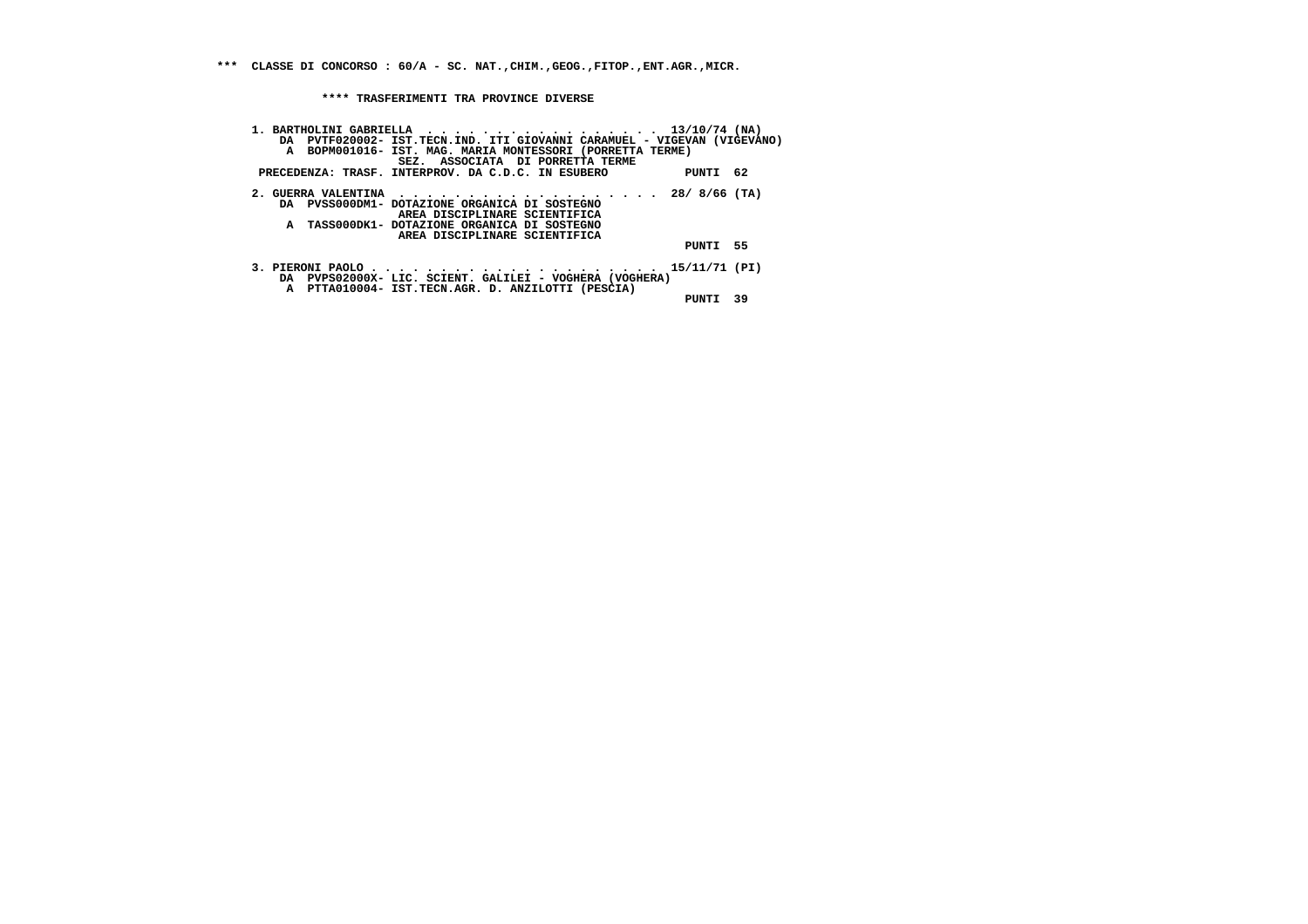**1. LOVAT STEFANIA . . . . . . . . . . . . . . . . . . . . 26/ 2/67 (TV) DA PVPC010006- LIC. CLAS. BENEDETTO CAIROLI - VIGEVANO (VIGEVANO) A BGSL001014- LIC. ART. "DECIO CELERI" (LOVERE) SEZ. ASSOCIATA DI LOVERE CON BGPC001014- LIC. CLAS. "DECIO CELERI" (LOVERE) CON BGTD007012- IST.TECN.COMM. "IVAN PIANA" (LOVERE) PUNTI 55 2. SORRENTINO LUCIAPIERA . . . . . . . . . . . . . . . . . 19/ 8/73 (PZ) DA PVSS000DM1- DOTAZIONE ORGANICA DI SOSTEGNO AREA DISCIPLINARE UMANISTICA-LINGUISTICA-DISCIPLINARE A PISS000DV1- DOTAZIONE ORGANICA DI SOSTEGNO AREA DISCIPLINARE UMANISTICA-LINGUISTICA-DISCIPLINARE PUNTI 54**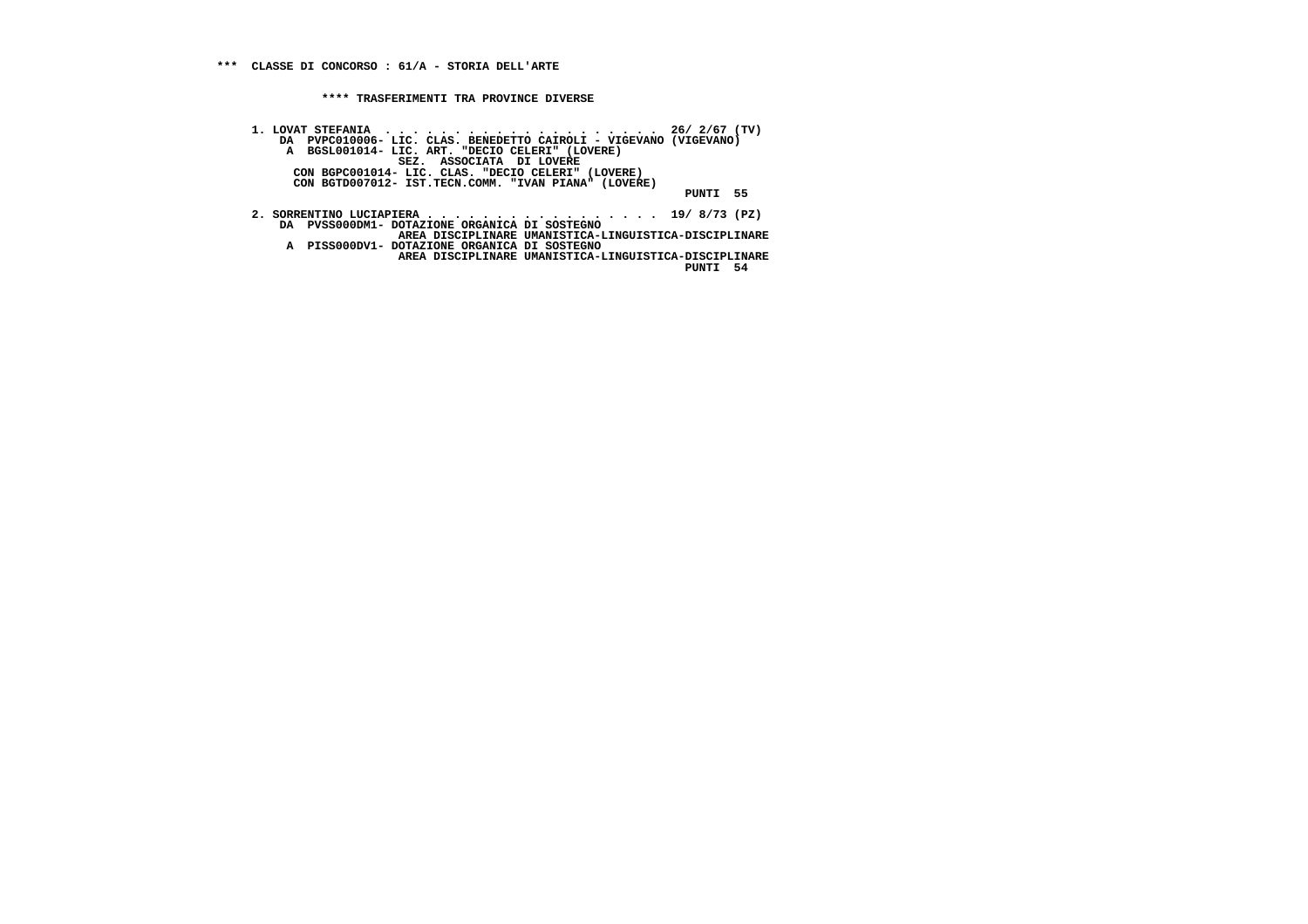**1. VOLPI MASSIMILIANO . . . . . . . . . . . . . . . . . . 28/ 3/66 (LI) DA PVTF01000B- IST.TECN.IND. G. CARDANO - PAVIA (PAVIA) A LIRI00601L- I.P.IND. E ART. E. SOLVAY (ROSIGNANO MARITTIMO) SEZ. ASSOCIATA DI ROSIGNANO MARITTIMO PUNTI 39**